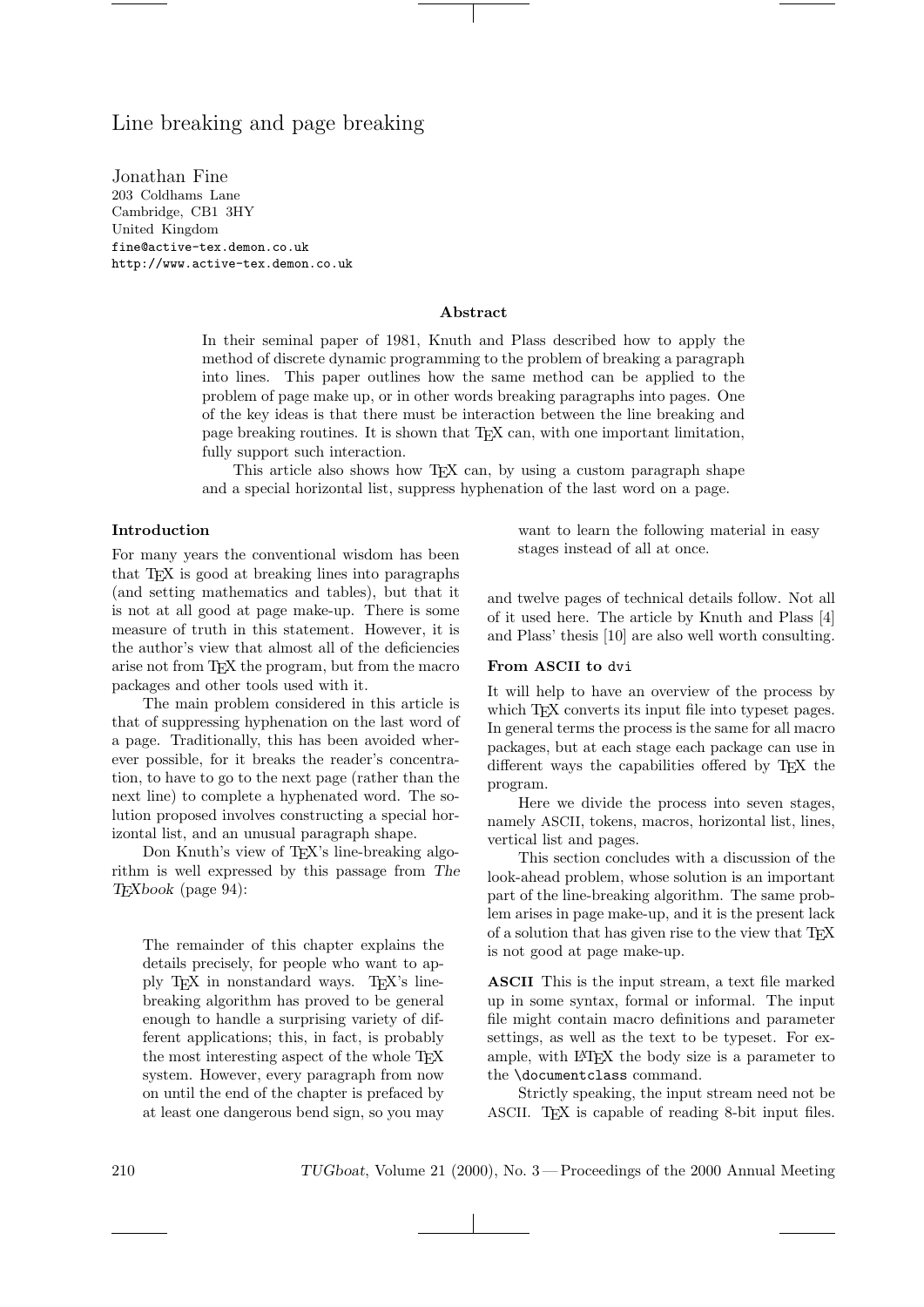We use ASCII as a convenient shorthand for the input text file.

Tokens Internally, TEX deals with tokens. Category codes control the translation of input characters into tokens.

Traditionally, the ASCII character 'a' is given category code letter, which means that when read it become the token 'the letter a'. The same goes for the other letters. Digits and punctuation are given category other, and so the digit 7 become 'the character 7' when read.

Certain other symbols, such as  $\{$ ,  $\}$  and  $\langle$ , have special category codes. It is this that gives T<sub>EX</sub> its familiar 'backslash and braces' input syntax. However, this syntax is not built into T<sub>E</sub>X the program.

Internally the only tokens that T<sub>EX</sub> has are character tokens (of various categories), and control sequences. (A control symbol is a control sequence whose name is a single character, usually a non-letter.) The traditional category codes cause the 'eyes of TEX' to convert the sequence of characters \wibble to the control sequence whose name is, well, wibble. This is done by T<sub>E</sub>X the program, as part of the process that turns ASCII characters into tokens.

In Active TEX, every input ASCII character is an active character. An active character is rather like a control sequence, in that it has a meaning, and this meaning can be changed at any time. However, its 'name' is the active character 'x', or whatever it is. In plain T<sub>E</sub>X, the '<sup>\*</sup>' character is active.

Active TEX does not use the 'eyes' of TEX the program to form control sequences. Instead, it uses macros and the \csname primitive to form control sequences out of the active characters that it receives from the eyes of TEX. This means that it never has to change category codes, in order to achieve special effects, such as verbatim typesetting.

Macros The internal tokens of T<sub>F</sub>X (or more exactly their meanings) can be divided into two classes, namely the expandable and the unexpandable. Most expandable tokens are macros, and most of the primitive commands of TEX are unexpandable. However, some primitive commands, such as \ifx, the other conditional commands and \csname, are expandable.

Unexpandable commands do something (in the stomach of TEX the program), while expandable commands and macros control what it is that is done. In plain T<sub>E</sub>X the  $\cdot\cdot\cdot$  character, which is active, is defined to be a macro that places a penalty and some

glue on the horizontal list. This produces an unbreakable interword space.

Horizontal list TEX would not be able to typeset without commands that placed items on the horizontal list. The internal token 'the letter a' (obtained say by reading an 'a' from the input ASCII file) will place a 'character box' that is the character 'a' in the current font onto the current horizontal list. (This is only in horizontal mode. In math mode it does something else.) The internal token 'the character 9' behaves in the same way.

There are other items that can go on the horizontal list. For this article, we need to know only about glue, penalties and discretionary penalties. Glue is potentially stretchable and shrinkable interword space, while penalties record the undesirability of making a line break at this point.

Discretionary hyphens are hyphens that are optional. The line breaking algorithm can break lines at discretionary hyphens. If the break is taken at a discretionary hyphen, the hyphen appears, and otherwise nothing appears. Discretionary hyphens can be placed onto the horizontal list either explicitly, via the execution of a primitive command, or implicitly, as a result of the hyphenation algorithm.

Lines T<sub>EX</sub>'s line breaking algorithm turns a horizontal list into a sequence of lines. It does this by choosing a sequence of break points in the horizontal list. Most of the time, any glue and penalty items after a chosen break point are discarded. This allows the interword glue to disappear at line breaks.

Normally, TEX breaks the paragraph into lines using the current value of the \hsize. However, the \parshape parameter allows the width (and offset) of each line to be specified individually.

Vertical list After the paragraph has been broken into lines, T<sub>EX</sub> places the lines onto the current vertical list. Often, this vertical list is the main vertical list, also known as 'the current page'. Each line of the paragraph is a box (in fact a horizontal box). As well as boxes, a vertical list can contain (vertical) glue and (vertical) penalties. A vertical list can also contain other items, such as insertions, that do not concern us here.

The line breaking algorithm places (vertical) glue between the lines, so that the baseline to baseline distance between the lines is uniform (unless the lines contain exceptionally tall or deep set matter). It also inserts (vertical) penalties between the lines, to aid in the page breaking process. The \clubpenalty is the extra penalty for a page break immediately after the first line of a paragraph. The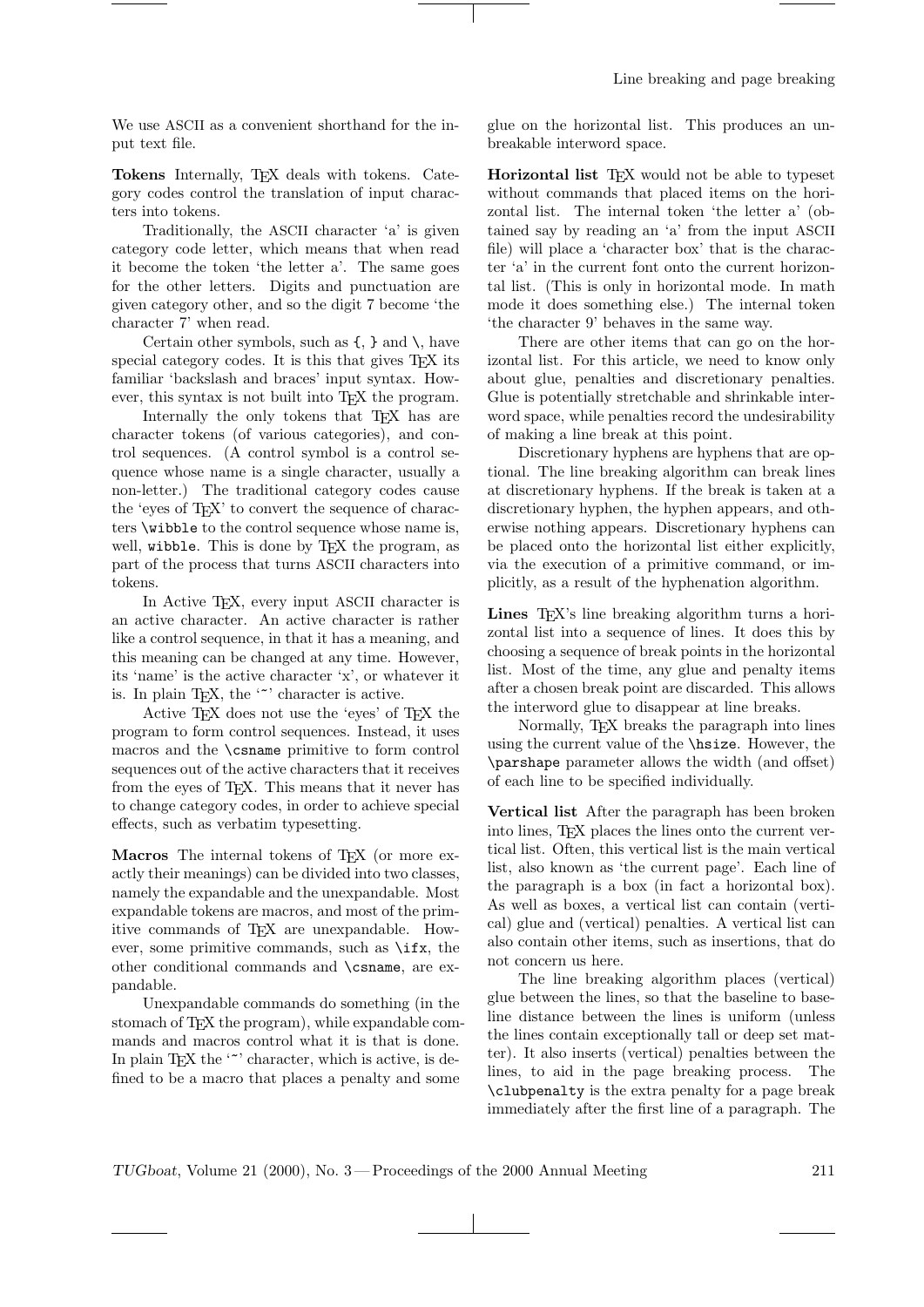\widowpenalty is the extra penalty for a page break immediately before the last line of a paragraph.

Pages Whenever something is placed on the main vertical list, TEX the program checks to see if it has accumulated enough to break off from it the current page. If it has, then TFX chooses the best of the available break points on the main vertical list. It then calls a special token list, the \output routine, to add page numbers and the like to the broken off portion, and to ship it out to the dvi file. The \output routine is part of the macro package.

The dvi file This is the output file produced by TEX the program. As well as recording the placement of every character and every rule on the page, it can contain what are known as \special commands. Programs that process dvi files can read the specials, and use them as parameters to their actions. For example, a special might request the placement of a graphic.

The look-ahead problem TFX's line breaking algorithm 'looks-ahead' to the end of the paragraph before it makes any decisions as to where the first (or any other) line break occurs. Each line break is, so to speak, considered not by itself but in the context of the other line breaks.

The page breaking algorithm does not perform such a look-ahead. Each page break is considered in isolation, without regard for its consequences later in the document.

At the end of a paragraph, the line-breaking algorithm is called, and it produces lines of text. These lines are then placed on, say, the main vertical list. If enough material has accumulated, the pagebreaking algorithm cuts off enough material for one page, and the output routine is called.

Thus, from the end of the paragraph to the calling of the output routine, everything is under the control of T<sub>F</sub>X the program. During this time neither the user nor the macro programmer has any opportunity to influence TEX's behaviour, other than through the values of parameters and the contents of the horizontal and vertical lists.

TEX's page-breaking algorithm clearly is deficient for complex work. One needs to be able look ahead, when there is floating matter to be placed. Multiple column layout is particularly complicated. There are two aspects to the problem. The first is that an improved algorithm requires more than the information local to the current page. The second is what it does with this information.

This article concentrates on making information available to an improved page-breaking algorithm, but has little to say on the internals of such an algorithm. As in the line-breaking algorithm, the page-breaking algorithm selects one sequence of possibilities from the many presented to it

The line-breaking algorithm has look-ahead. Its context is the current paragraph. To avoid hyphenating the last word on the last line of a page, the algorithm needs to know where that last line will fall (unless it suppresses all hyphenation, and so is done with the problem). Therefore, the page-breaking algorithm will have to feed information back to the line-breaking algorithm.

Once the location of the page break is known, this information can be fed to the line-breaking algorithm (in the form of a custom paragraph shape). Provided a suitable horizontal list is constructed, the algorithm will suppress hyphenation at the required point. How this is done will be shown later in this article.

#### Discrete dynamic programming

The purpose of this section is to describe those parts of TEX's line-breaking algorithm that are specially relevant to this article. This has two aspects. The first is those features that are relevant to suppression of hyphenation of the last word on some specified line of a paragraph. The second is those features that help us to understand what can be done for global optimisation of page breaks, and for establishing communication between the line-breaking and page-breaking algorithms.

In our simplified model, a horizontal list contains character boxes, glue, penalties and discretionary hyphens. Glue and penalties are what are known as discardable items. They can disappear at a line break. The other items are non-discardable. They will never disappear.

A legal breakpoint is any (finite) penalty, any discretionary hyphen, and any glue item, provided the glue is immediately preceded by something that is non-discardable. For any sequence of breakpoints, there is quantity called the total demerits, that depends on both the chosen breakpoints and on parameters that can be set by the macro programmer.

For example, when breaking at a penalty, the amount of the penalty is part of the sum that is the total demerits. Similarly, the \hyphenpenalty and \exhyphenpenalty parameters are the contributions made by discretionary and explicit hyphens respectively. If the line had been set loose or tight (shorter or longer than its optimum width) then a badness for the line contributes to the total demerits.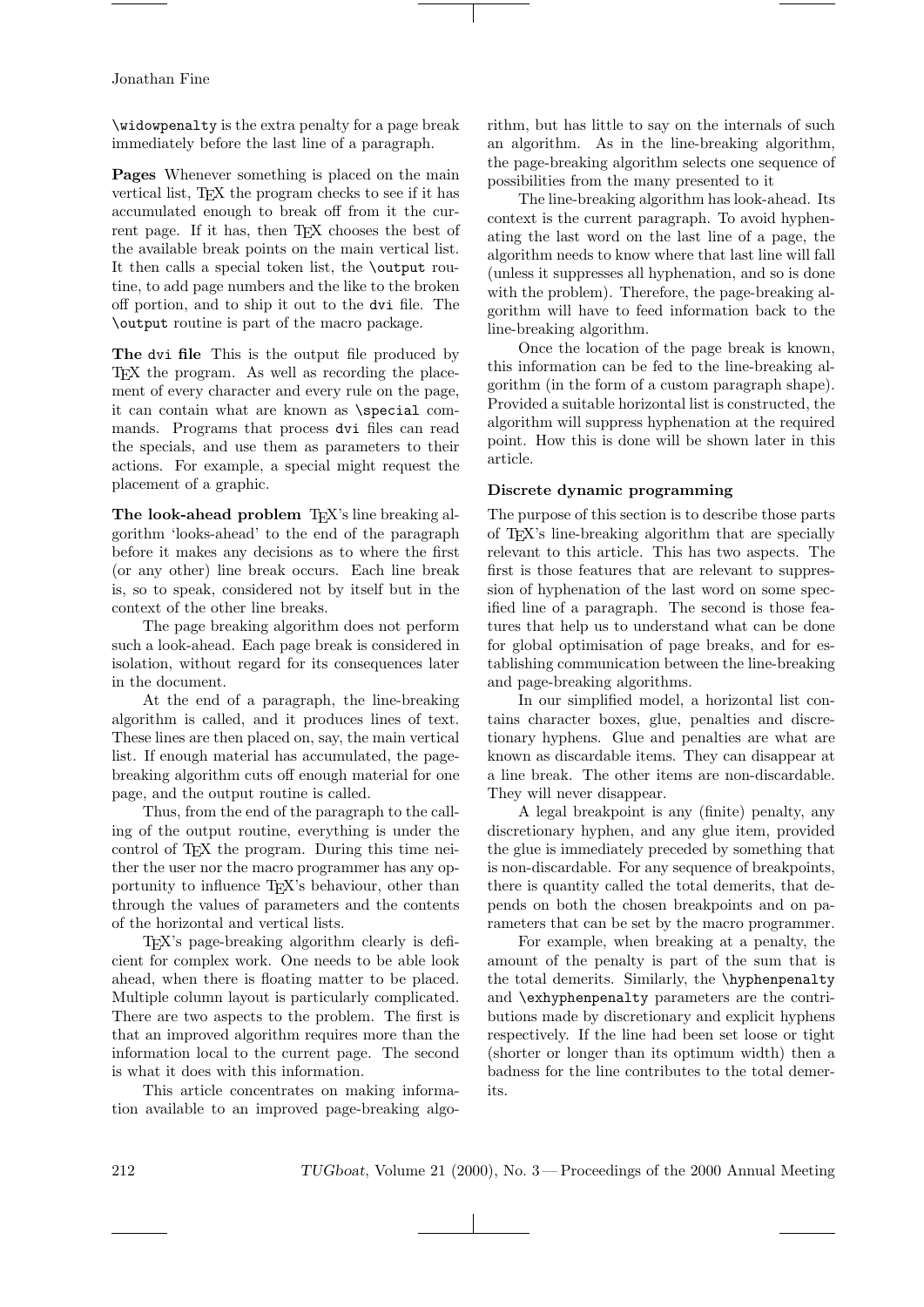Of all the possible sequences of breakpoints for a given paragraph, TEX chooses one that has the smallest possible value for the total demerits. It does not choose the breakpoints line by line, or in other words locally. The breakpoints are chosen with a view to the whole paragraph, or in other words globally.

The way in which it does this is interesting, because in general there are so many possible sequences of breakpoints, that it is impossible for them to be considered individually. The method used is known as discrete dynamic programming. This method allows the last line of a paragraph to 'communicate' with the first. (It is communication not in the sense of sending a message, but in the sense of being part a common larger whole.)

To save time, TEX tries first to make the paragraph without using any hyphenation. The parameters \pretolerance and \tolerance are limits on how bad a line can be respectively before and after hyphenation. For simplicity, we will assume that hyphenation is alway tried, say because the pretolerance is zero.

A sequence of breakpoints is said to be feasible if no line has badness exceeding the tolerance. The line-breaking algorithm considers only feasible sequences of break points. For formal reasons, the end of the paragraph is considered to be a breakpoint. It is, after all, the end of a line.

The formula the algorithm uses to compute the total demerits has the following useful property. Suppose an optimal sequence of breakpoints is selected, and say lines 5 to 9 are of the horizontal list are considered in isolation from the remainder of the horizontal list. The optimal sequence of breakpoints for the whole paragraph, when restricted to the isolated lines, is also optimal for the line-breaking problem represented by the isolated problem. This is called the property of locality. It is a property of the formula for total demerits.

Discrete dynamic programming, as applied to line-breaking, consists of the following. Start at the beginning of the paragraph. Calculate the feasible breakpoints for the end of the first line. From these breakpoints calculate the feasible breakpoints for the end of the second line. We now prune the list of feasible sequences of breakpoints. If two or more sequences end the second line at the same point, keep only the best one. (If several are joint first, keep only one.) For each of the remaining two-line breakpoint sequences, compute all the feasible extensions to three-line sequences, and prune as before.

As this process continues, so the number of both feasible and locally optimal sequences will in general grow. However, the growth will not be too rapid. Consider the spread in the location of the breakpoint that is the end of, say, the nth line. If the first  $n$ lines contain as little set matter as is possible, then we get one location in the horizontal list. If they contain as much as is possible, we get another. This is the spread. It is roughly linear in  $n$ . The number of breakpoints in this spread is the number of locally optimal breakpoints that the algorithm must carry along to the  $n + 1$  stage.

This analysis limits the running time to of the order of  $n^2$ . However, we can do better. When the spread gets large, it will cover the the length of a whole line, and so some of the calculations for  $n + 2$  will have been done as part of  $n + 1$ . This also shows why using a custom paragraph shape is computationally expensive. There is no longer such a sharing of computations between lines.

The line-breaking and the page-breaking algorithms have a certain amount in common. This is how Don Knuth puts it in The TEXbook (page 100):

TEX breaks lists of lines into pages by computing badness ratings and penalties, more or less as it does when breaking paragraphs into lines. But pages are made up one at a time and removed from T<sub>E</sub>X's memory; there is no looking ahead to see how one page break will affect the next one. In other words, TFX uses a special method to find the optimum breakpoints for the lines in an entire paragraph, but it doesn't attempt to find the optimum breakpoints for the pages in an entire document. The computer doesn't have enough high-speed memory capacity to remember the contents of several pages, so T<sub>E</sub>X simply chooses each page break as best it can, by a process of "local" rather than "global" optimisation.

The situation is not impossible though. In Appendix D (page 400) Don Knuth writes:

An output routine can also write notes on a file, based on what occurs in a manuscript. A two-pass system can be devised where T<sub>EX</sub> simply gathers information during the first pass; the actual typesetting can be done during the second pass, using \read to recover information that was written during the first.

Provided sufficient information can be gathered in the first pass, it can then be presented to TEX's line-breaking algorithm, or some other program, so that an optimal choice can be made from amongst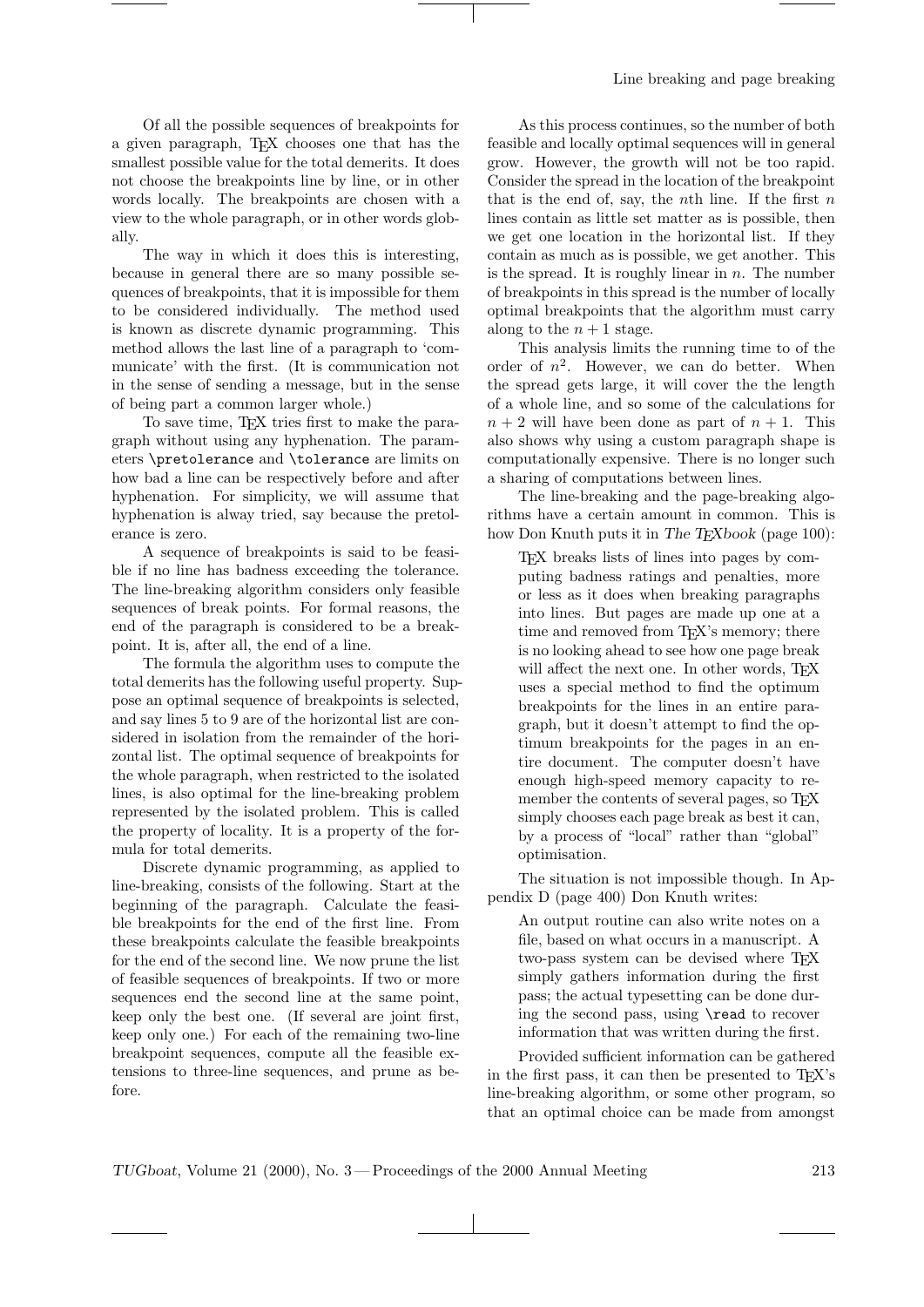those which are feasible. The second pass can then do the actual typesetting.

# Avoiding 'last-word' hyphenation

In this section we explain how a suitable horizontal list and paragraph shape specification taken together will cause the line-breaking algorithm to suppress hyphenation of the word at the end of some specified line.

The basic idea is quite simple. Hyphenation places matter on the next line. Indeed, this is the very purpose of hyphenation. However, if the next line is not long enough to hold even the smallest fragment of a word, then the word at the end of the previous line will not be hyphenated. (It is possible for a very long word to be hyphenated two or more times. Each hyphenation point is a legitimate breakpoint.)

> The sixth line has zero width. This prevents hyphenation of the word at the end of the fifth line. This is because when a word is hyphenated, part of the word is placed on the next line. (This is the

> very purpose of hyphenation.) A special sequence of items of glue and penalties is placed between words. This allows the interword glue to span the zero-width line.

Figure 1: Example of suppressed hyphenation

We can achieve this effect on say the fifth line by making the width of the sixth line equal to zero. This however creates a problem. If we use ordinary glue between words, then between any two words there will be only one breakpoint, namely the glue that was between the words. For some word to be allowed to occur at the end of the fifth line, it must be followed by a special piece of 'glue', that is capable of spanning the zero width sixth line.

Recall that in our simplified model (which is all we need), breaks can occur at penalties, at discretionary hyphens, and at glue that is preceded by something that is not discardable. To go further, we need to understand exactly what happens at a line break.

According to The T<sub>E</sub>Xbook (page 97):

When a line break actually does occur, TEX removes all discardable items that follow the break, until coming to something non-discardable, or until coming to another chosen breakpoint. For example, a sequence

of glue and penalty items will vanish as a unit, if no boxes intervene, unless the optimum breakpoint sequence includes one or more of the penalties.

In other words, most of the time discardable items are discarded, but any (finite) penalties are allowed to be part of the breakpoint sequence, if that is what the algorithm decided to do. In other words, when moving on to the next feasible breakpoint, it has something of a free choice in the discarding of discardables.

Therefore, each piece of 'glue' between words will have to contain two legitimate break points, as well as an ordinary piece of interword glue. The way to get this is to place two penalties of zero, followed by the ordinary interword glue. (The penalty for breaking at glue preceded by a non-discardable, such as a word, is zero. Thus, in ordinary cases we get the same behaviour as before.)

Something similar arises in ordinary practice. Sometimes a line is deliberately left short, say because the next word is too long to fit on the line, and it cannot be hyphenated. The standard way to achieve this is to insert \hfil \break in the line. The **\break** is just a shorthand for a penalty of zero. and the \hfil is glue that stretches to fill the line. When the line has zero width, no glue is required to fill it.

In August 1999, the author posted to the newsgroup comp.text.tex example code that suppressed hyphenation. A lively debate followed, but not until the author came to write this article did he discover, to his shock and horror, that the code he posted last summer did not work in many cases. In the first version of this paper, his solution had an unnecessary but harmless zero-width piece of glue between the two penalties. This was not noticed until after the paper had been refereed. Clearly, some of us have something to learn about penalties and glue.

## The echowords environment

Figure 1 shows the result of applying the methods of the previous section. So that there are many hyphens, a discretionary hyphen has been placed between adjacent letters of a word. The spaces between words contribute, as described in the previous section, two penalties of zero and an ordinary interword space. Although it is clearly possible to construct such a horizontal list by hand, doing so is laborious and prone to error.

Instead, the author has used Active T<sub>E</sub>X to simplify the form of the example's input. In fact the author wrote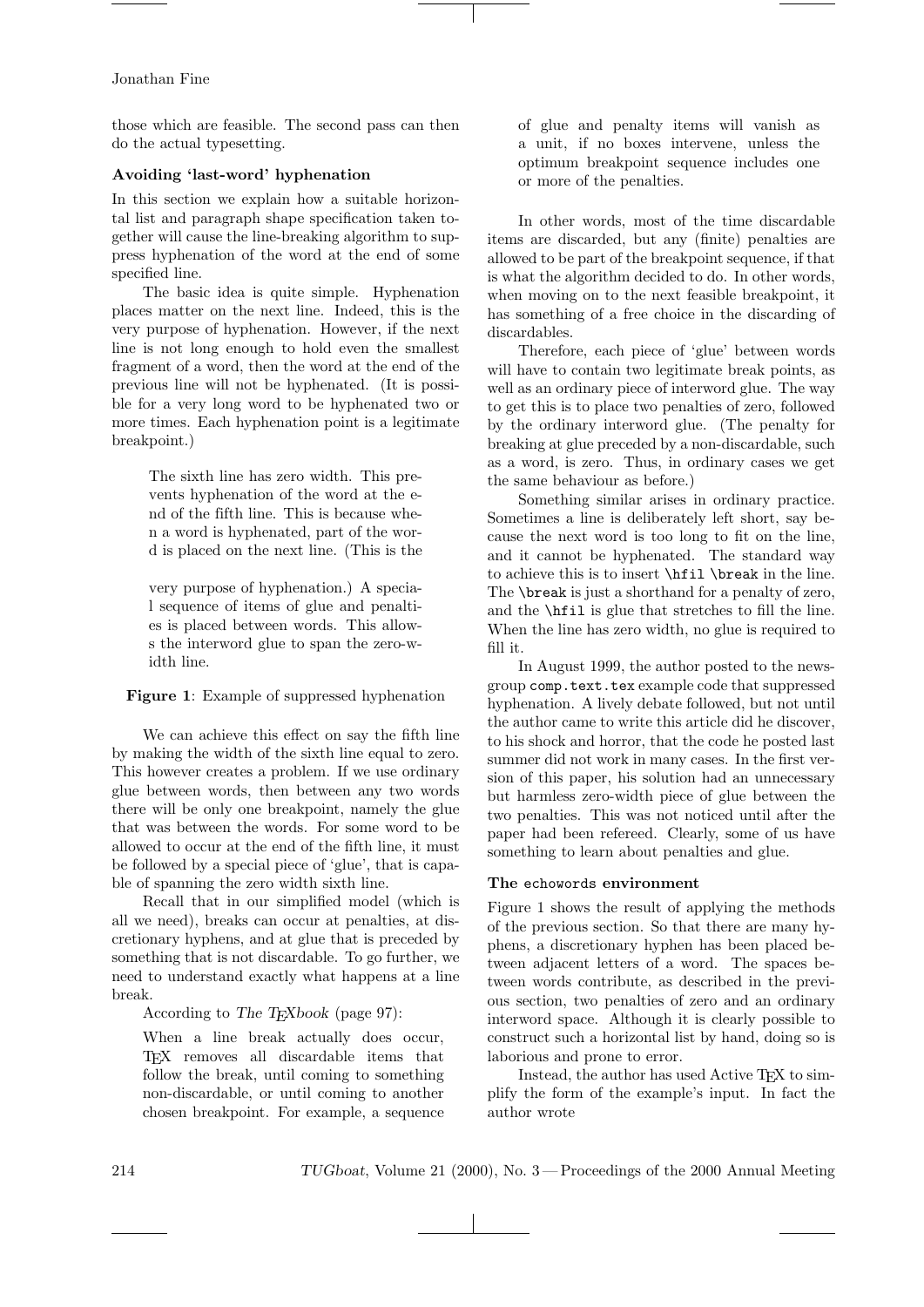\begin{hyphdemo}{5} The sixth line has zero width. [...] zero-width line. \end{hyphdemo}

and it is the purpose of this section and the next to describe the macros that were used.

By way of an example, this section contains the complete source for a LATEX environment that echoes its content to the console, word by word. Here a word is a maximal sequence of visible characters. White space separates words. The next section gives the listing for the hyphdemo environment.

In the header of the source for this article the author wrote:

\RequirePackage{atcode}[2000/07/22] \RequirePackage{atlatex}[2000/07/22]

and this loads two Active TEX macro packages.

The first of these packages defines a programming environment in which it much easier to write macros that make extensive use of active characters. It has other advantages, which make it useful even when writing macros that have no special features. One uses the command **\@code** to enter the environment, and ]] to exit it. Later in this section there will be examples of the input syntax and programming style for the package.

The first section also define macros for making all ASCII characters active, and giving them standard meanings. More exactly, the active character 'a' is a macro whose expansion is the control sequence \active:lcletter followed be the active character 'a'. This apparent recursion is very useful, for it allows each active character to know its own identity. By letting the prefix control sequence \active:lcletter be \string, for example, a character can be made to typeset itself.

The second of these packages defines a new command, \active:latex, that makes it possible for LATEX macro programmers to access the facilities of Active T<sub>E</sub>X. The hyphdemo environment above is coded using this command, within an **\@code** programming environment.

First we enter the atcode environment. What follows is the most general way, for it does not assume that the ASCII character @ has category code letter. There must be a space before the @, and no space after the code.

# \csname @code\endcsname

Now all ASCII characters are active, and we are in the atcode environment. Here, control sequences do not need to be prefixed by a backslash. You can use a backslash as a prefix, but it is neater to omit

the backslash whenever possible. Strings, however, have to be enclosed in double quote marks. Here is an example. (This semi-colon is not syntactic sugar. It tells atcode that it is safe to release the tokens it has been accumulating. Semi-colons within braces, however, are syntactic sugar. The same goes for commas.)

message { "Hello world" } ;

Next we set up a shorthand feature. This allows us to type .digit instead of active:digit, and so on. From now on we will drop the backslash before control sequence names, in both text and in atcode source. We will also drop the active: prefix. Thus, active:latex is .latex.

def active:prefix { "active" } ;

The macro get.word parses the.word from the input stream, and calls do.word to process it. It depends on init.get.word, whose value will be set by the calling context. It also relies on some system macros that have not yet been described. In the atcode environment white space is ignored, unless it is part of a string or the like.

```
def get.word
{
  begingroup ; aftergroup do.word ;
    init.get.word ;
    .suspend.white.space ;
    let .suspend .end.xdef ;
    xdef the.word { iffalse } fi ;
}
```
Here is the definition of the echowords environment. It provides an example of the .latex command. The ]] closes the atcode environment. All is as it was before except that the macro get.word and the environment echowords have been defined.

```
newenvironment { "echowords" }
{
  begingroup ;
    let .lcletter get.word ;
    let .ucletter get.word ;
    let .digit get.word ;
    (default) ; let .symbol get.word ;
    let .rs relax ; let .re relax ;
    let .re-sp relax ;
    let ! relax ; let |D09 relax ;
    let init.get.word .string.visible ;
    def do.word
      { message { the.word } } ;
    .latex ; // must come last
}
{ endgroup } ;
```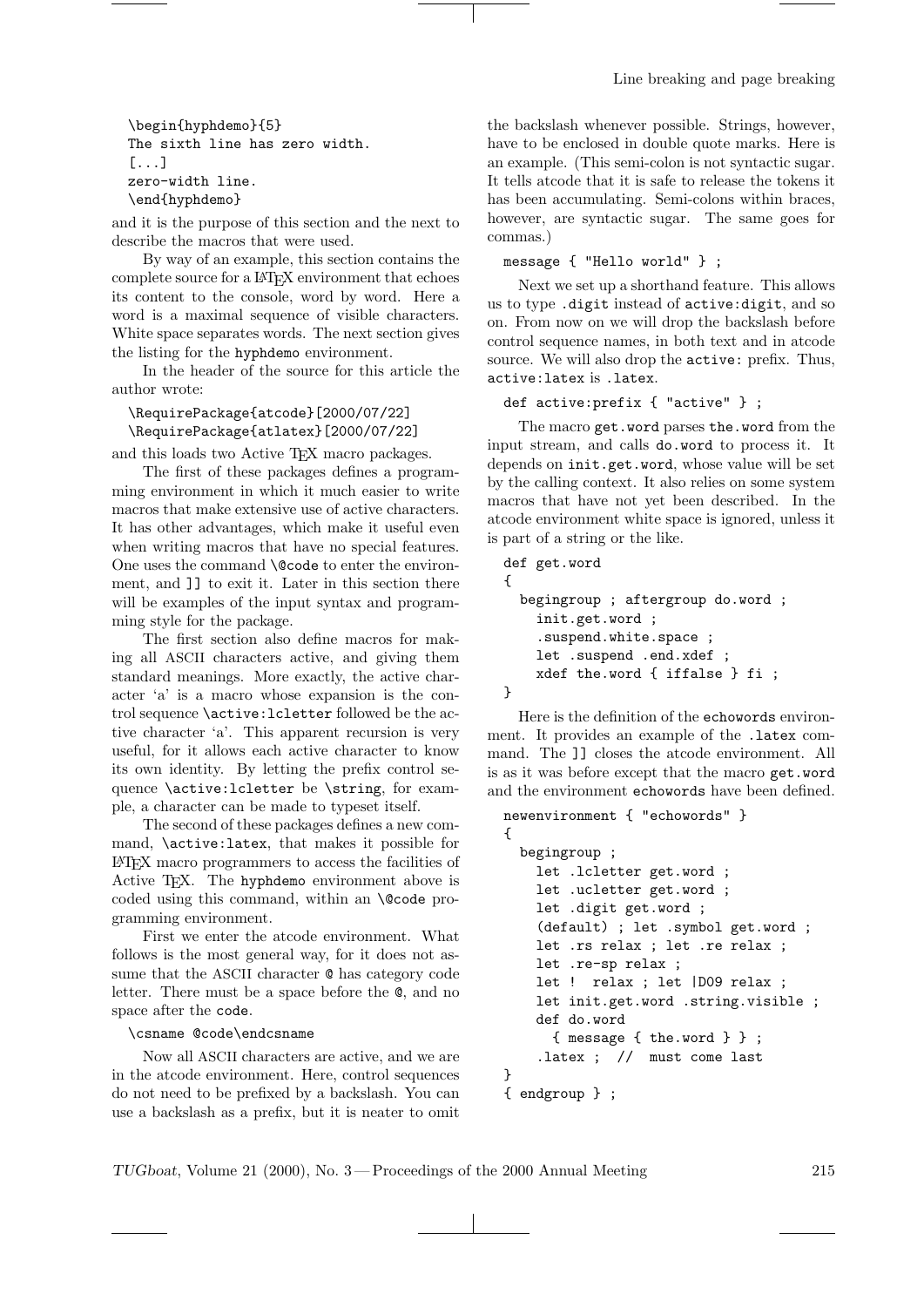]] %% now back to the usual catcodes

We will now explain what is going on. First, the .latex command. This command opens a group, in which all ASCII characters are active. It looks for a line that begins with the (active) characters \end{. When it finds this, it closes the all-active group, and pretends that it had read the **\end{** with LATEX's normal category codes. Thus, the first and last of the input lines

```
\begin{echowords}
These words are echoed,
one by one.
\end{echowords}
```
are processed by the begin and end commands of the echowords environment. The two lines in the middle are read and processed with all characters active, and with the values set by the environment.

We simplify slightly. To avoid needlessly filling TEX's macro processor (the mouth) with a long list of tokens, this looking for the \end{ is done on a line by line basis. However, this makes no difference in practice.

The first three assignment commands tell Active TEX how to process letters (upper- and lowercase) and digits. Symbols are rather different. Most if not all of the time, all lowercase letters are dealt with by the same rules. The same goes for uppercase letters, and for digits. It often happens, however, that each symbol has a specific meaning. For example, in the atcode environment, each symbol has a distinct meaning of its own.

For this reason, Active T<sub>EX</sub> uses the concept of symbol sets. Within its realm, it 'owns' all the active symbols. (This is done in a way that does not interfere with their use outside of its realm.) Instead of directly assigning a value to a symbol, one selects a symbol set, perhaps of one's own creation. The owner of a symbol set is free to change the meaning of symbols in that set. For as long as that symbol set is selected, for almost all practical purposes changing the meaning of a symbol in a set is the same as changing the meaning of the active symbol itself. However, when a different symbol set is selected, the meaning of all the symbols changes to those of the newly selected set.

Parentheses, as above, are used to select a symbol set. The (default) symbol set is part of the atcode package, and in it every symbol expands to the control sequence .symbol, followed the active symbol itself. Thus the line of code:

(default) ; let .symbol get.word ;

causes all symbols to call get.word. In short, all visible characters are to call the get.word command we just defined.

The .latex command 'owns' the active end-ofline character. Only when one knows for sure that it is safe to do so, should one change its meaning. It is used by .latex to inspect the next line for the \end{ characters.

At the start and end of each non-blank input line, .latex generates .rs and .re events. Blank input lines generate the .rs-re event. These events are control sequences, whose values can be set by the macro programmer. Here we are setting them to do nothing. (One can think of the visible characters as similarly being events, but this time with parameters.)

We have now initialised all the ASCII characters except for space and tab. The next line sets them both to relax. (The construction |ABC generates a character whose category code is hexadecimal A, and whose character code is hexadecimal BC. Thus, |D09 is active tab.)

The low-level events (reading a character from the input stream) have now been dealt with. They create higher level events, namely the initialisation of the parsing of a word, and the processing of the word once parsed. The .string.visible macro is a low-level system macro that causes all visible characters to behave as if they were characters of category code other. This system macro by-passes the symbol set mechanism. It runs quicker, but must be used with care.

We are almost done. There are some commands in get.word that need explanation. The command .suspend.white.space cause the active form of the white space characters (space, tab and end-of-line) to expand to .suspend followed by the active white space character. This should only be done within a group, which is closed by white space. The parsing of a word is exactly such a context.

Finally, the atlatex package contains a helper macro that is very useful for closing a 'flying xdef'. Here is its definition.

```
def .end.xdef
  { iffalse { fi ; } ; endgroup } ;
```
To conclude, we reconsider the get.word macro. def get.word

```
{
  begingroup ; aftergroup do.word ;
    init.get.word ;
    .suspend.white.space ;
    let .suspend .end.xdef ;
    xdef the.word { iffalse } fi ;
```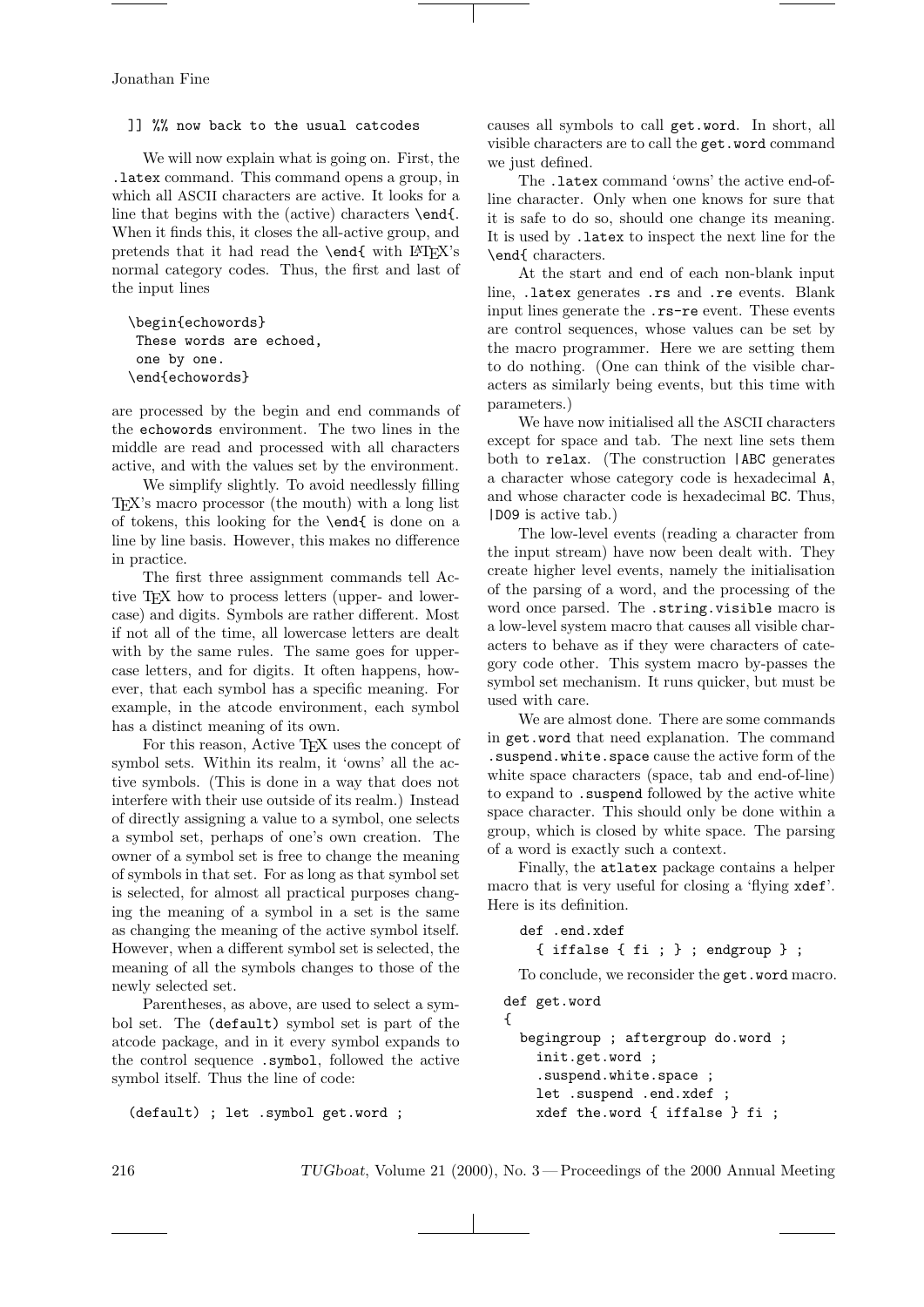}

It opens a group. After the group, we call do.word. The variable part of the initialisation routine, namely init.get.word is defined to make all visible characters 'other'. Thus, when the xdef which closes the macro executes, it simply accumulates visible characters in the.word. (The iffalse is a hack that allows a macro to 'contain' unbalanced braces.) The two suspend commands cause white space to close the xdef, and thereby trigger the processing of the word.

The reader may find it instructive to run these macros with tracingall on, and examine the resulting log file.

# The hyphdemo environment

Our next example is more substantial. The suppression of hyphenation on the last line of a page requires the construction of a fairly special horizontal list. Here is the sequence of penalties and glue that is to be placed between words. (We use hd as a two letter prefix for 'hyphenation demonstration'.) But first we enter the atcode environment.

```
\csname @code\endcsname
def hd:iwspace
{
  unskip ;
  penalty "0 " ; penalty "0 " ;
    ; // ordinary interword space
}
```
The unskip is in case we get two spaces in a row. This is not rigorous, but in the context it is good enough. Then we put down two penalties, which allows hd:iwspace to span a blank line. Finally, we put down an ordinary piece of interword glue. In Active TEX, ~ produces an ordinary space character.

So that we get lots of hyphens, we will place a discretionary hyphen between adjacent letters in a word. To do this, we use a variant of the get.word command. This macro applies string to the first character in the word. Each subsequent character is then responsible for putting down a discretionary hyphen before stringing itself. To avoid hyphenating just before punctuation at the end of a word, symbols do not insert a discretionary hyphen.

```
def hd:get.word { get.word ; string } ;
def hd:init.get.word
{
  def .lcletter {\\ ; string } ;
  let .ucletter .lcletter ;
  let .digit .lcletter ;
  let .symbol string ;
```
}

The hyphdemo environment takes a single parameter, namely the number of the line, at the end of which hyphenation is to be suppressed. This parameter controls the construction of a custom parshape, which will be coded later. If the parameter is zero, no suppression is offered.

The parameters encourage hyphenation. The large value of the line penalty is to stop the linebreaking from making the lines very loose, just so it can get the reward (negative penalty) for the additional hyphen.

```
newenvironment { "hyphdemo" } [1]
{
  par ;
  begingroup ;
    hyphenpenalty "-100" ;
    doublehyphendemerits "0 " ;
    linepenalty "200 " ;
    leftskip "2pc " ;
    rightskip leftskip ;
    hd:set.parshape { #1 } ;
    let .lcletter hd:get.word ;
    let .ucletter .lcletter ;
    let .digit .lcletter ;
    (default) ; let .symbol .lcletter ;
    let ! hd:iwspace ;
    let |D09 ! ; let .re ! ;
    let init.get.word hd:init.get.word ;
    def .re-sp { par } ;
    def do.word { the.word } ;
    .latex ; // don't forget this
}
{ par ; endgroup }
```
The remainder of the definition of this environment sets up the conditions for the parsing and processing of words, in much the same way as in the previous section. Note that let do.word the.word would be very wrong. This would cause the macro to continually process the value of the.word that was current at the start of the environment.

The difficult part of setting the parameters is to feed the parameters to T<sub>F</sub>X's parshape primitive. It takes  $2n + 1$  parameters, where n is the number of lines, whose width we are specifying. These are T<sub>EX</sub> number and dimension parameters, and not macro or token parameters. We use aftergroup accumulation to build up this list. Scratch counters are used to hold the values of parameters whose values have to be calculated.

def hd:set.parshape #1 {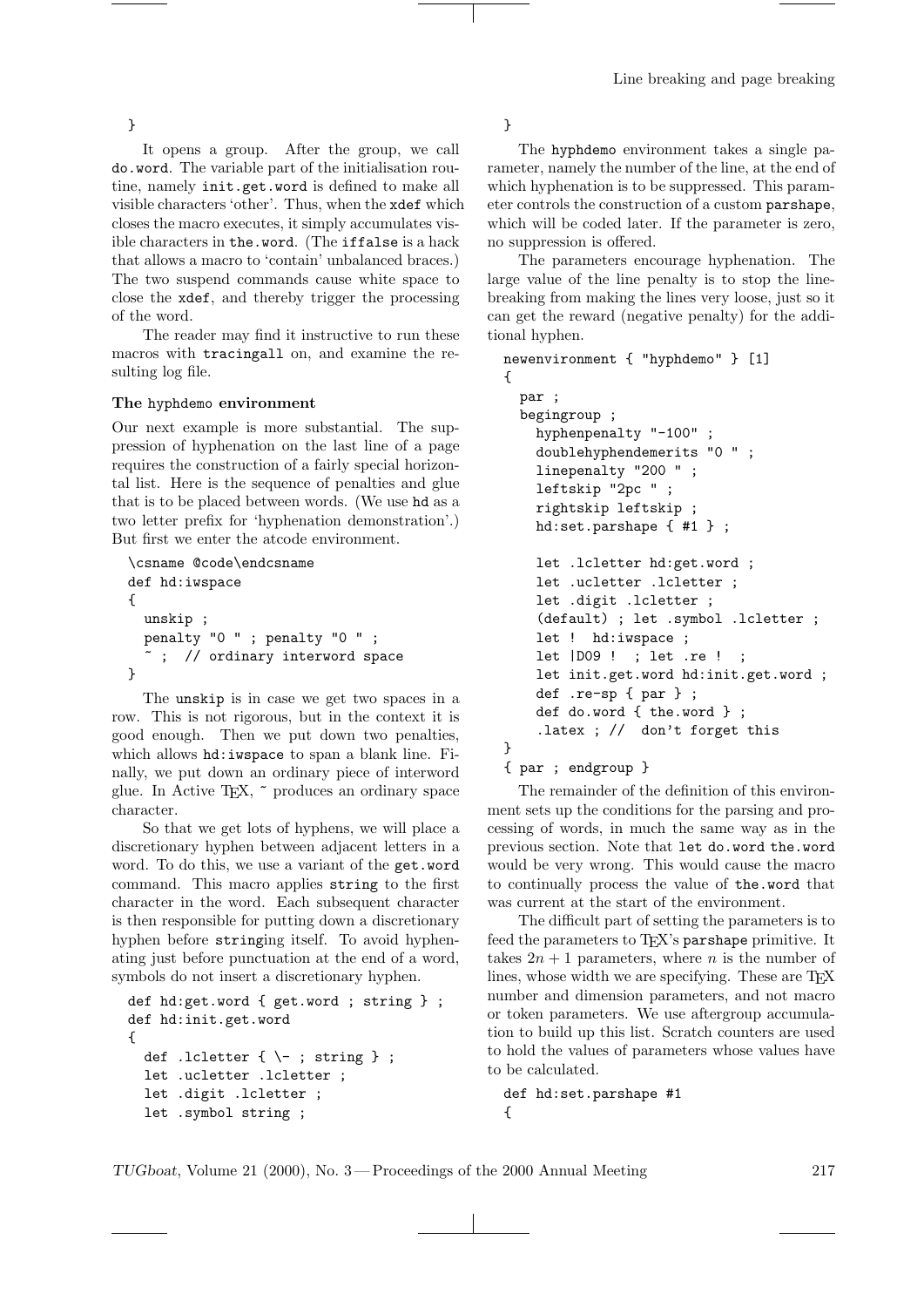```
count@ #1^{\sim};
  ifcase count@ ,
  else
    advance count@ tw@ ;
    dimen z@ leftskip ;
    advance dimen z@ rightskip ;
    def temp { z@ ; hsize } ;
    begingroup ;
      aftergroup parshape ;
      aftergroup count@ ;
      count@#1~
      loop ; ifnum count@ > z@ ,
       aftergroup temp ;
       advance count@ m@ne ;
      repeat ;
    endgroup ;
    // accumulated tokens released here
    z@ ; dimen z@ ; // zero-width line
    temp ; // remaining lines normal
  fi
}
```
Some words of explanation. If the parameter is zero, we do nothing, otherwise we store in scratch registers the number of lines in the parshape, and the sum of the leftskip and the rightskip (the actual width of a 'zero-width' line). We then store in temp the specification for a normal line. A process of 'aftergroup accumulation' is then used to build up the parshape along with its parameters. (The @code environment uses the same method to gain its power. The asterisks problem in Appendix D of The TEXbook (page 373) is a simpler example of this.)

Outside the group, count@ is  $n+2$ , the number of lines in the paragraph shape. Inside the group it is set to  $n$ , which is the number of lines before the zero width line. (Grouping ensures that the two values do not interfere with each other.) The loop accumulates  $n$  temp tokens. At the end of the group, the accumulated aftergroup tokens re-appear. The zero-width line and the final temp complete the paragraph specification.

All that remains now is to close the atcode environment.

]]

# Flexible paragraphs

Sometimes it is helpful, for purposes of page makeup, to set a paragraph slightly longer or shorter than is optimal. For this purpose TEX provides the looseness parameter. Negative values of looseness can be thought of as tightness. If the looseness is 1, then T<sub>E</sub>X will try to make the paragraph one line longer than it would otherwise. Traditionally, in the TEX world, looseness is applied by hand, when fine-tuning the document for publication.

Let us consider now how it might be done automatically. Ahead of time, we will not know how long we will want the paragraph to be. Nor will we know where the paragraph appears on the page, and thus which custom paragraph shape to use. Therefore, we shall consider all possibilities.

We might find, for example, that a given paragraph can be set using 9, 10 or 11 lines. We might also find that when 9 lines are used, we can suppress hyphenation at the line breaks 4, 6, 7 and 8. (We are lucky if we can suppress hyphenation early on in a paragraph.)

The following table represents this data about 9-line versions of the paragraph. Each line gives a way of breaking the paragraph, and the number pointed to by the arrow is the total demerits for the optimal way of so breaking the paragraph. Similar tables can be constructed for the 10 and 11 line versions of the paragraph. Such a report, on the flexibility of all paragraphs in the document, will be the input for the global optimisation algorithm considered in the next section.

```
4+5->3489
6+3->2748
7+2->2956
9->2413
```
The reader may object that to prepare such a report, even by computer, will take a long time. This may be true, but the situation is not hopeless. First, if the document is in its final form, this report need be prepared only once. The page-breaking algorithm, by design, requires no knowledge of the document, other than this report.

Second, even if the document is not in its final form, changes are likely to be confined to a small proportion of its paragraphs. Matters can be configured, provided macros have been written with this in mind, so that fresh report data need only be generated for the paragraphs that have changed. This is probably something that could be done in real time on the entry-level hardware available today.

What is true is that much more time will be spent on trial paragraph breaking, to generate the report, as is spent on breaking the paragraphs for the final triumphant globally optimised version. The same is true, however, of the line-breaking algorithm.

Indeed, the two are yet more similar than this. Discrete dynamic programming depends on the principle of local optimality, which is a property of the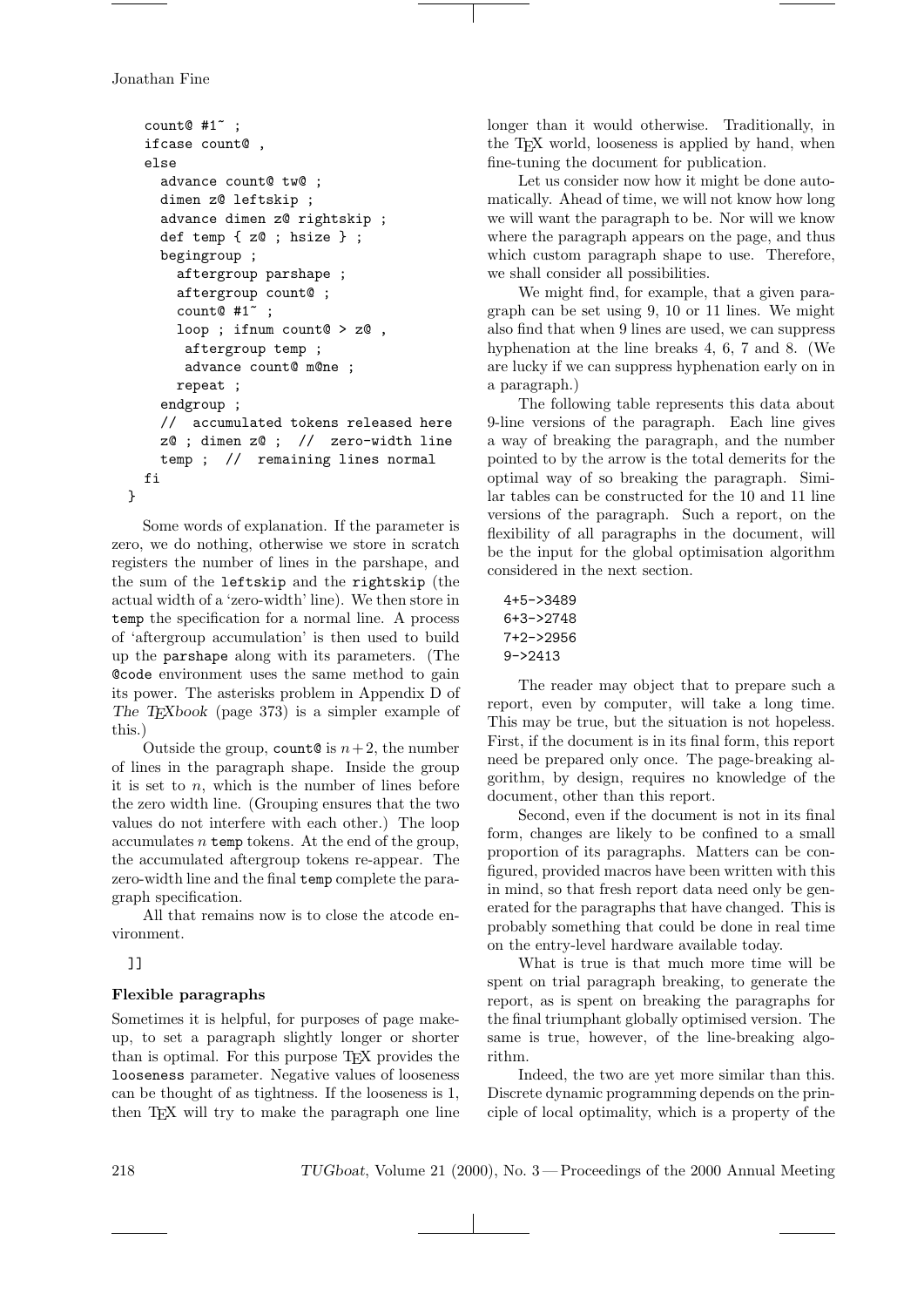formula for total demerits. One consequence of this property is the following. If an optimal sequence of breakpoints takes in the feasible breakpoints A and  $B$ , then over the range  $A$  to  $B$  this sequence is also optimal for this local form of the problem.

Now suppose  $A$  is 'sufficiently distant' from the start of the paragraph, and that  $B$  is 'sufficiently distant' from A. Here, 'sufficiently distant' means that there is a feasible (but not necessarily optimal) sequence of breakpoints linking the two points. If enough set matter of random width intervenes between the two points, the concept has its intuitive meaning. In these circumstances the line-breaking algorithm will find an optimal sequence of breakpoints between A and B. It will do this whether or not this is part of the finally chosen optimal sequence.

Thus, the line-breaking algorithm finds not only the best breaking for the whole paragraph, but also for a great many portions of the paragraph. In the same way, any worthwhile discrete dynamic programming solution to the problem of global optimisation will consider most or all possible feasible ways of breaking the paragraphs that constitute the document. The strength of Knuth and Plass's algorithm is not that it runs quickly in abstract, but that the running time is roughly linear, rather than quadratic, in the size of the problem. Because of linearity, in time hardware will be able to catch up, even if the problems are large.

#### Global optimisation

This section describes briefly how a report on paragraph, as in the previous section, can be used as the input for a global optimisation process. For simplicity, we assume that we are setting straight text on a grid, and that hyphenation is to be suppressed on the last word of each page. We also assume that no paragraph is longer than a page, or in other words, that it cannot span two page breaks.

First, it is convenient to recast each paragraph's report into the following form. We give the possibilities in order first of the number of lines before the potential page boundary, and then in order of the number after. Thus, a fragment of paragraph's report might look like the following. (The values for total demerits are fictional, and are chosen to make the rest of the exposition clearer. The right hand column will be explained later.)

```
4+5->4050 ; wibble 4050, 0 ;
4+6->4060 ; wibble 4060, 1 ;
4+7->4070 ; wibble 4070, 2 ;
          ; wobble ;
5+4->5040 ; wibble 5040, 0 ;
```
## 5+5->5050 ; wibble 5050, 1 ;

Given such a sequence of paragraph reports, and the requirement that there be, say, exactly 12 lines on each page, there is an associated optimisation problem. First, for each paragraph report choose one of its entries. Call this a selection (of paragraphs). Write the selection in the form

$$
(5) + (3) + (4 + 7) + (5 + 2) + 10 + \dots
$$

and say that the selection is feasible if, when summing from left to right, successive exact multiples of 12 are reached during the progress of the sum. The above selection is feasible (as far as it goes). For every feasible selection, define the grand total demerits to be the sum of demerits associated with the terms of the form  $(a+b)$ . Thus, the  $(4+7)$  terms contributes 4070 to the grand total demerits.

The optimisation problem is to find a feasible selection that minimises the grand-total demerits. This is one way (there are many others) of defining a global optimisation for the line and page breaks of a document. If such a problem is to be solved using discrete dynamic programming, the global optimisation data might take a more elaborate form, but the general structure will be the same. (The interested reader might wish to look at how TEX's line-breaking algorithm supplies demerits for adjacent lines whose looseness is visually incompatible. It is done by providing each partial problem with a context.)

It is both interesting and fortunate that the global problem, as described above, can be solved using TEX's line-breaking algorithm. It is a matter of 'putting the book on its side', and thinking of each line as a 'word' in a paragraph. The problem is to construct a suitable list of boxes, glue and penalties. So that we can get nice diagrams, we will let one pica represent one line.

Discardable items can vanish at line breaks, and with trickery this allows the problem to be solved. Consider for example the sequence of horizontal list items,

```
penalty "4070 " ;
kern "-2pc " ;
noalign {} ;
kern "2pc " ;
```
Kerns are discardable items. If the line break is taken at the penalty, the first kern will be discarded. The noalign is non-discardable, and it prevents the second kern from being discarded. Thus, if the penalty is not a break-point, the kerns cancel, but if the penalty is a break point, it effectively inserts a kern of two pica.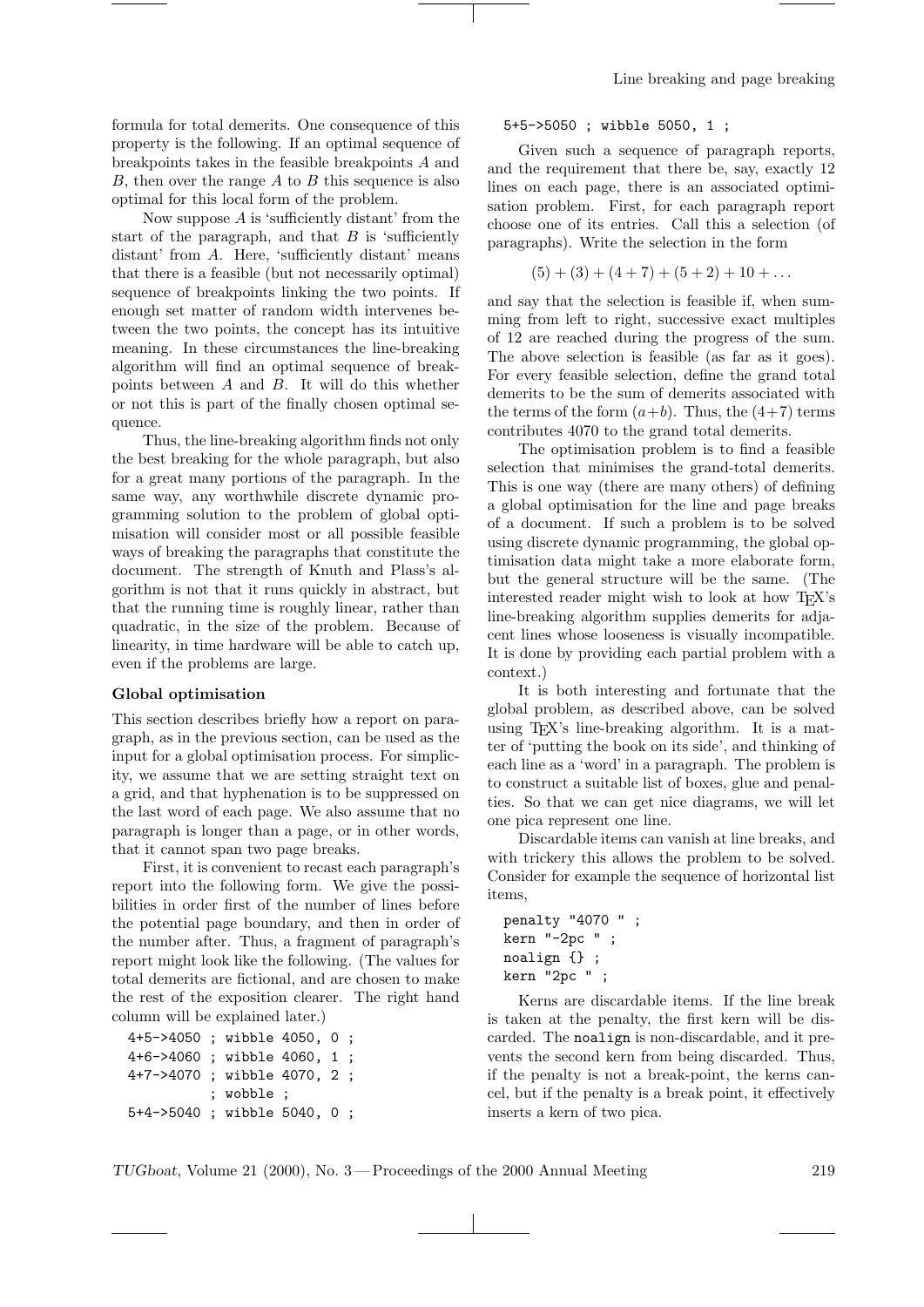Denote such a sequence of horizontal list items by wibble 4070, 2;, and let wobble represent a kern by one pica. This procedure translates the sequence of paragraph reports into a horizontal list. When the line-breaking algorithm is applied to this list, with a hsize of twelve pica, the result is a global optimisation of the line and page breaks. If we are not typesetting on a grid, then some 'interword glue' (representing interline glue) should be added to the above construction.

As mentioned earlier, the line-breaking algorithm introduce penalties between the lines, in order to help TEX's page-breaking algorithm. These prevent, or discourage, page breaks just after the first line of a paragraph, and just before the last line. In the algorithm described here, the potential page break is part of the paragraph's specification. The club penalty thus becomes an extra demerit charged for paragraph specifications of the form  $(1+n)$ , and similarly the widow penalty applies to  $(n + 1)$ .

Although there are some difficulties of a technical nature in implementing such a solution, there is a more fundamental problem. In 1989 [6], when Don Knuth released version 3 of TEX, he introduced several new primitives. One of them, the **\badness**, records the badness of the box that was most recently constructed. Thus, this quantity is made available to the macro programmer. Sadly, he did not at the same time introduce \totaldemerits, and so there is no ready access to this quantity.

#### Summary and conclusions

When Don Knuth announced [8] in 1990 that his work on developing TEX had come to an end, he pointed out that improved macro packages could be added on the input side, and improved device drivers added on the output side. This article shows that ten years after the event, there is still plenty of room for improvement on the macro package side. (However, the lack of a \totaldemerits command is unfortunate.)

The problem of suppressing hyphenation at the end of a page is relatively simple, particularly if a macro package such as Active T<sub>F</sub>X is used to construct the horizontal list. What has not been discussed is how to rearrange the resulting sequence of lines, so that the blank amongst them can be discarded. In abstract this is not difficult, but in the context of an existing macro package one may find assumptions being made that are inconsistent with this goal.

The problem of page make-up is much harder, particularly where there are multiple columns and floating material. TEX was not designed to do such work, although it can readily typeset the paragraphs that will go into the pages. As in shown in the previous section, it is possible to use the line-breaking algorithm to solve simple page make-up problems. For more complicated problems, an external program might be more suitable.

TEX is not good at complicated page makeup, but that is no reason to 'improve' it. Complicated page make-up was never a design goal of TEX. Instead, T<sub>EX</sub> can be used to feed paragraphs and paragraph reports to an external make-up program. Such can be thought of as an improved device driver, in the same way as Active T<sub>E</sub>X is intended to be an improved macro package.

# Postscript

Prior to the TUG 2000 meeting I sent an earlier version of this paper to Don Knuth, and invited his comments. He told me that I should cite and read Michael Plass's thesis [10]. The citing is done, and I hope soon to read this work. He also says that he cannot add \totaldemerits, as that would mean changing TEX and suggests instead that I approach the authors of extensions to TEX.

In his essay on the errors of T<sub>E</sub>X, [7] Don Knuth wrote:

Of course I don't mean to imply that all problems of computational typography have been solved. Far from it! There are still countless important issues to be studied, relating especially to the many classes of documents that go far beyond what I ever intended TEX to handle.

I hope that this article shows that a few judicious extensions to TEX will produce a new system that can handle well many new classes of documents, and that even TFX can make a fair attempt at doing the job. What seems to be required, above all, is an understanding of the problem, and the development of suitable algorithms. From then on, the programming of the extensions should be straightforward.

The article by Frank Mittelbach in these proceedings addresses a different aspect of the page makeup problem. His concern is with placement of floats. Combining his work with mine, even at the level of algorithms, is already a challenge. When it comes to implementation, the widespread use of active space characters is likely to present LAT<sub>EX</sub> with many problems. Assumptions about category codes are built into its input syntax.

So much for output. On the input side the papers by David Carlisle and by Pedro Palao Gostanza in these proceedings have significant overlap with